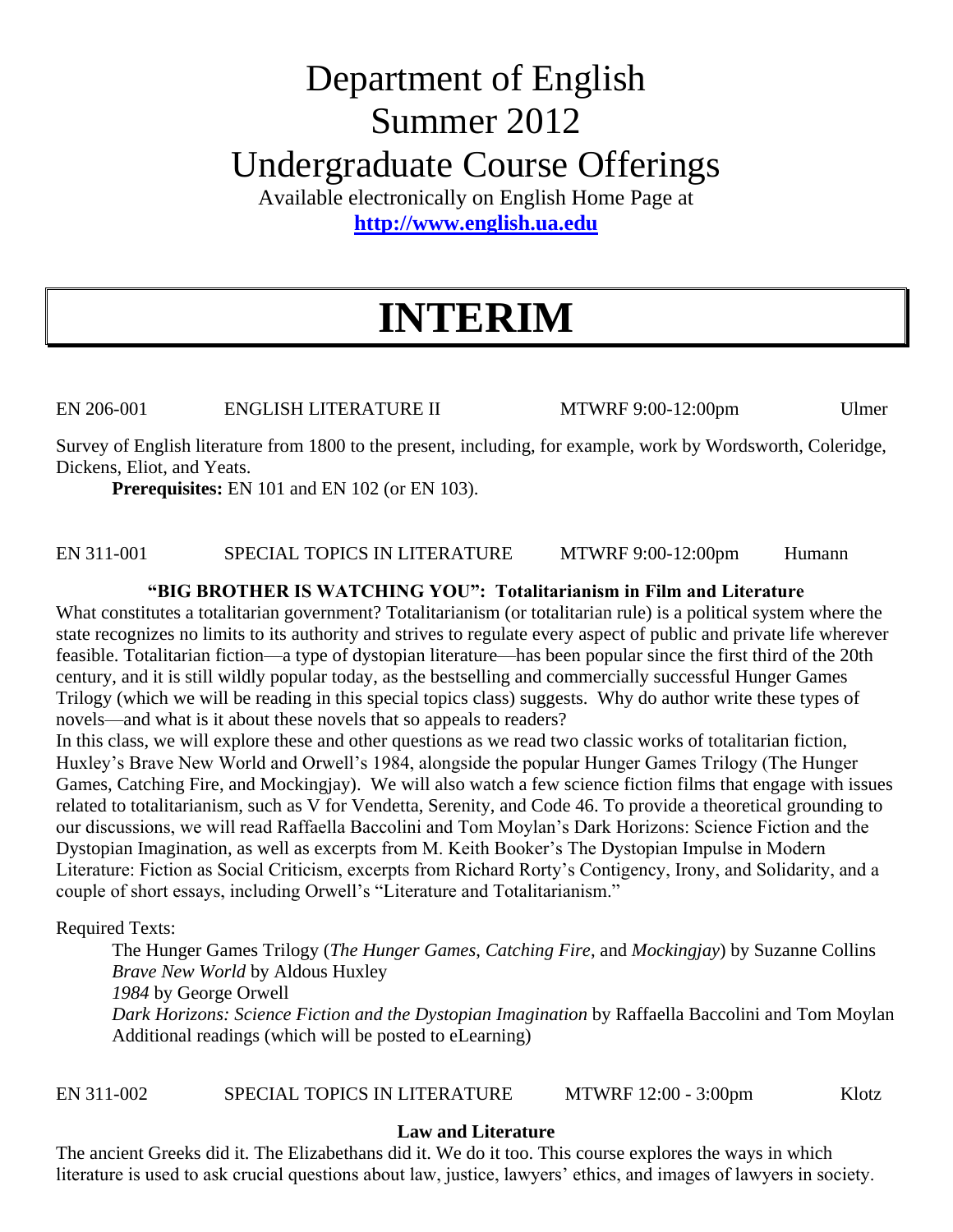#### **Food Writing**

In this course, you will conceptualize, write and revise a piece of nonfiction about food. The course will be conducted in a workshop setting, so students should expect to share their work with classmates and give and receive constructive criticism. Along the way, we will read and analyze many different examples of the genre to put into context the different ways we can write about food.

| EN 400-001 | <b>SENIOR SEMINAR</b>        | MTWRF 9:00-12:00pm | Beidler           |
|------------|------------------------------|--------------------|-------------------|
| EN 311-805 | SPECIAL TOPICS IN LITERATURE | <b>CUBA</b>        | Bilwakesh/Wittman |
| EN 311-800 | SPECIAL TOPICS IN LITERATURE | <b>CUBA</b>        | Bilwakesh/Wittman |

#### **Masterpiece Theater**

Course Outline/Objectives: a study of classic American texts and their Hollywood movie adaptations, with emphasis, in paired discussions, on popular forms expressing a relationship between contemporary social attitudes and the popular-culture marketplace

Texts: Irving, "Rip Van Winkle;" "Legend of Sleepy Hollow;" Poe, "The Fall of the House of Usher;" "The Pit and the Pendulum;" Cooper, *The Last of the Mohicans*; Hawthorne, *The Scarlet Letter*; Melville, *Moby-Dick*; Crane, *The Red Badge of Courage*

EN 408-001 AVANCED CREATIVE WRITING MTWR 12:00-3:15pm O'Dair

#### **YouTube Shakespeare**

"YouTube Shakespeare" (EN 408) is a study of adaptation and appropriation of Shakespeare, in which you will address a play text, *The Tempest*, three film versions—*Forbidden Planet*, *Prospero's Books*, and *The Tempest* (Taymor 2010)—and multiple You Tube versions of the play. In support of the text, the films, and the videos, we will read theory and criticism on adaptation and appropriation, beginning with a consideration of Susan Orlean's "Orchid Fever" (1995) and the film into which it was made, Spike Jonze's *Adaptation* (2002), which was based on Charlie Kaufman's screenplay. Your work for the interim term will be to create a video adaptation of *The Tempest* of at least five minutes' length. You will work in teams, and be responsible, if necessary, for appearing in your classmates' videos. You will spend a good deal of time in the Gorgas multi-media center. Texts: William Shakespeare, *The Tempest*; Fred Wilcox, *Forbidden Planet*; Peter Greenaway, *Prospero's Books*; Julie Taymor, *The Tempest*. Susan Orlean, "Orchid Fever"; Spike Jonze, *Adaptation*; Charlie Kaufman, *Adaptation*. Selected articles about adaptation and appropriation, available in Gorgas reserves.

EN 408 has prerequisites. If you wish to take this course and have not fulfilled the prerequisites, please contact either Professor O'Dair (sodair@bama.ua.edu) or the Director of Undergraduate Studies, Professor John Burke (jburke@english.as.ua.edu). We may be able to help you enroll!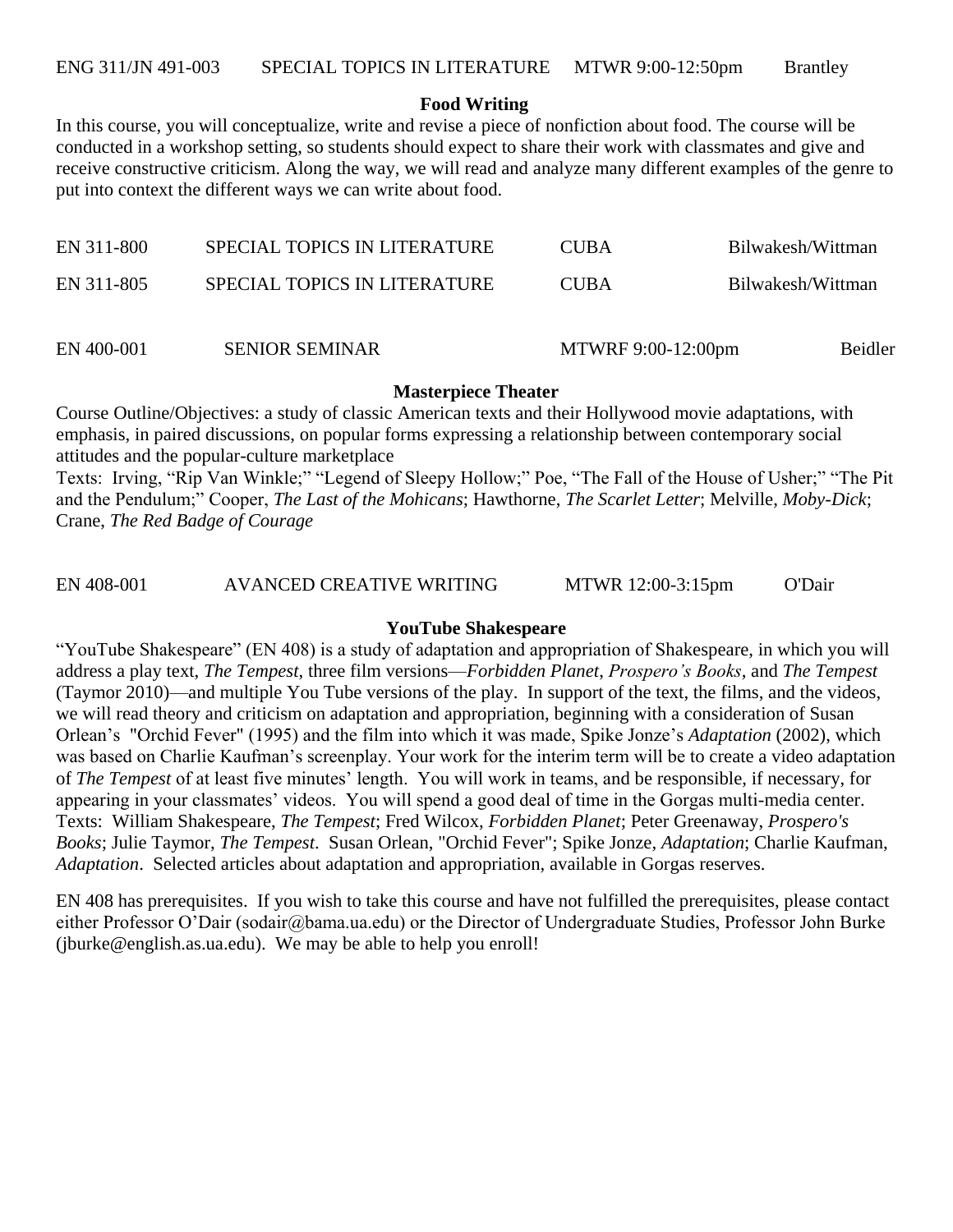# **SUMMER I**

| EN 101-050 | <b>ENGLISH COMPOSITION</b> | MTWRF 10:00-11:45am | Oliu   |
|------------|----------------------------|---------------------|--------|
| EN 102-050 | <b>ENGLISH COMPOSITION</b> | MTWRF 2:00-3:45pm   | Popova |

EN 200-050 INTRO TO CREATIVE WRITING MTWRF 2:00-3:45pm McWaters, A.

Study of topics relating to all genres of creative writing; introduction of genre-specific principles. Required of all creative writing minors. Credit for this course is not applicable toward the requirements of the English major or minor.

**Prerequisites:** EN 101 and 102 (or 103 or 104)

| EN 205-050 | ENGLISH LITERATURE I | MTWRF 8.00-9.45am | Thiele  |
|------------|----------------------|-------------------|---------|
| EN 205-051 | ENGLISH LITERATURE I | MTWRF 2.00-3.45pm | Wachter |

Survey of literature in English that begins with the Anglo-Saxon period and ends in 1800. Includes serious treatment of Chaucer, Shakespeare.

**Prerequisites:** EN 101 and EN 102 (or EN 103).

| EN 206-050 | ENGLISH LITERATURE I | MTWRF 12:00-1:45pm | Ulmer    |
|------------|----------------------|--------------------|----------|
| EN 206-051 | ENGLISH LITERATURE I | MTWRF 12:00-1:45pm | Whitener |

Survey of English literature from 1800 to the present, including, for example, work by Wordsworth, Coleridge, Dickens, Eliot, and Yeats.

**Prerequisites:** EN 101 and EN 102 (or EN 103).

| EN 208-800 | SPECIAL TOPICS IN LITERATURE | NEW ZEALAND       | Ewing        |
|------------|------------------------------|-------------------|--------------|
| EN 209-050 | ENGLISH LITERATURE I         | MTWRF 8.00-9.45am | McWaters, S. |
| EN 209-051 | ENGLISH LITERATURE I         | MTWRF 2.00-3.45pm | Smith, C.    |

Survey of American literature from its beginnings to 1865, including work by Poe, Thoreau, Emerson, Melville, and Whitman.

**Prerequisites:** EN 101 and EN 102 (or EN 103).

| EN 210-050 | ENGLISH LITERATURE I | MTWRF 2.00-3.45pm  | Parker |
|------------|----------------------|--------------------|--------|
| EN 210-051 | ENGLISH LITERATURE I | MTWRF 12:00-1:45pm | Niiler |

Survey of American literature from 1865 to the present, including works by Twain, Dickinson, Hemingway, Faulkner, and Morrison.

**Prerequisites:** EN 101 and EN 102 (or EN 103).

| EN 301-050<br>PROSE TOUR | MTWRF 10:00-11:45am | Conner |
|--------------------------|---------------------|--------|
|--------------------------|---------------------|--------|

Introductory workshop in fiction writing. May be repeated for credit. Enrollment is limited to 15. **Prerequisite:** EN 200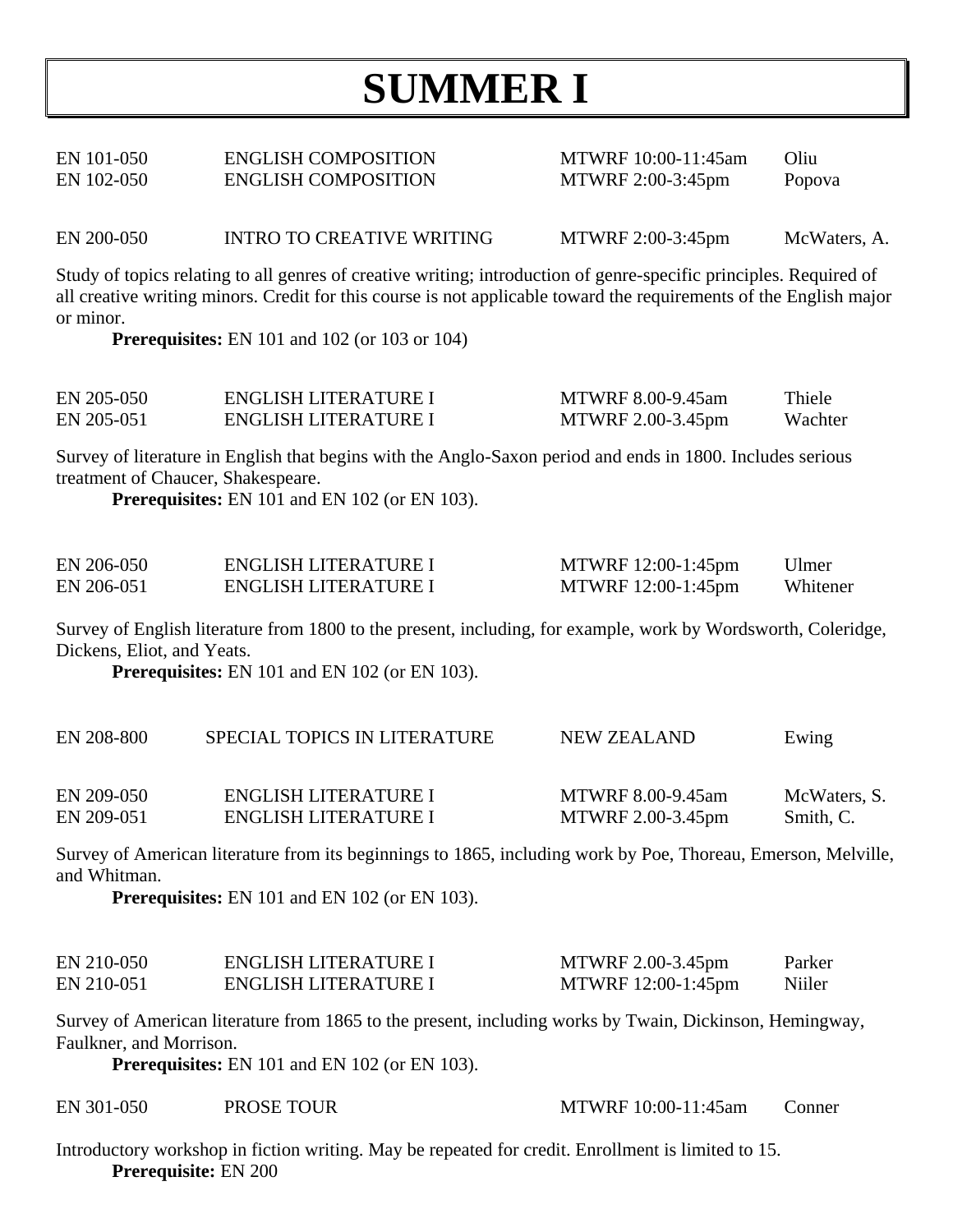EN 309-050 ADVANCED EXPOSITORY WRITING MTWRF 12:00-1:45pm Humann

Study and practice in methods of exposition, explanation and explication, logic and persuasion, definition and analogy, analysis and evaluation. Enrollment is limited to 15.

EN 319-050 TECHNICAL WRITING MTWRF 10:00-11:45am Dayton

Writing for the world of work. This course covers resumes, business correspondence, technical report writing, and other common forms of written communication.

**Prerequisites:** EN 101 and EN 102 (or equivalent) and junior standing

#### EN 333-050 SHAKESPEARE MTWRF 10:00am-11:45am Klotz

Burger franchises, high schools, Wall Street, the mean streets of Portland—these are just some of the modern settings for films based on Shakespeare's plays. What gets lost—and found—in translation? This course will explore that question, examining several Shakespeare plays and their modern film adaptations.

EN 348-050 ROMANTIC LITERATURE MTWRF 10:00-11:45am Ulmer

A cross-genre survey of British Romantic writers such as William Blake, Jane Austen, William Wordsworth, Samuel Taylor Coleridge, Lord Byron, John Keats, and Percy Bysshe and Mary Shelley.

EN 408-050 ADVANCED CREATIVE WRITING MTWRF 12:00-1:45pm Ross

#### **Advanced Fiction Workshop: The Sentence**

This fiction workshop will contain a sub-agenda of investigating contemporary fiction that is currently being written and published today, paying particular attention to the individual sentence. We will be taking a close look at style, diction, and syntax with the assumption that each sentence in a piece of fiction is worth spending time with, is worth exploring, is worth reading. We will examine the sentence as a vehicle for performance: a versatile vehicle that can deliver performances both concise and expansive, that function with and fluctuate between minimalism and maximilism. Students will produce a minimum of three complete pieces of fiction, participate in class-lead workshop, as well as work on a variety of supplementary writing exercises.

Possible readings include:

Alissa Nutting, *Unclean Jobs for Women and Girls* Joanna Ruocco, *Man's Companions* Michael Lee, *Something in My Eye* Blake Butler, *Scorched Earth* Joy Williams, *Honored Guest* Lia Purpura, *Rough Likeness*

| EN 408-800 | ADVANCED CREATIVE WRITING | NEW ZEALAND | Croft |
|------------|---------------------------|-------------|-------|
| EN 455-800 | ADV STUDIES IN WRITING    | NEW ZEALAND | Croft |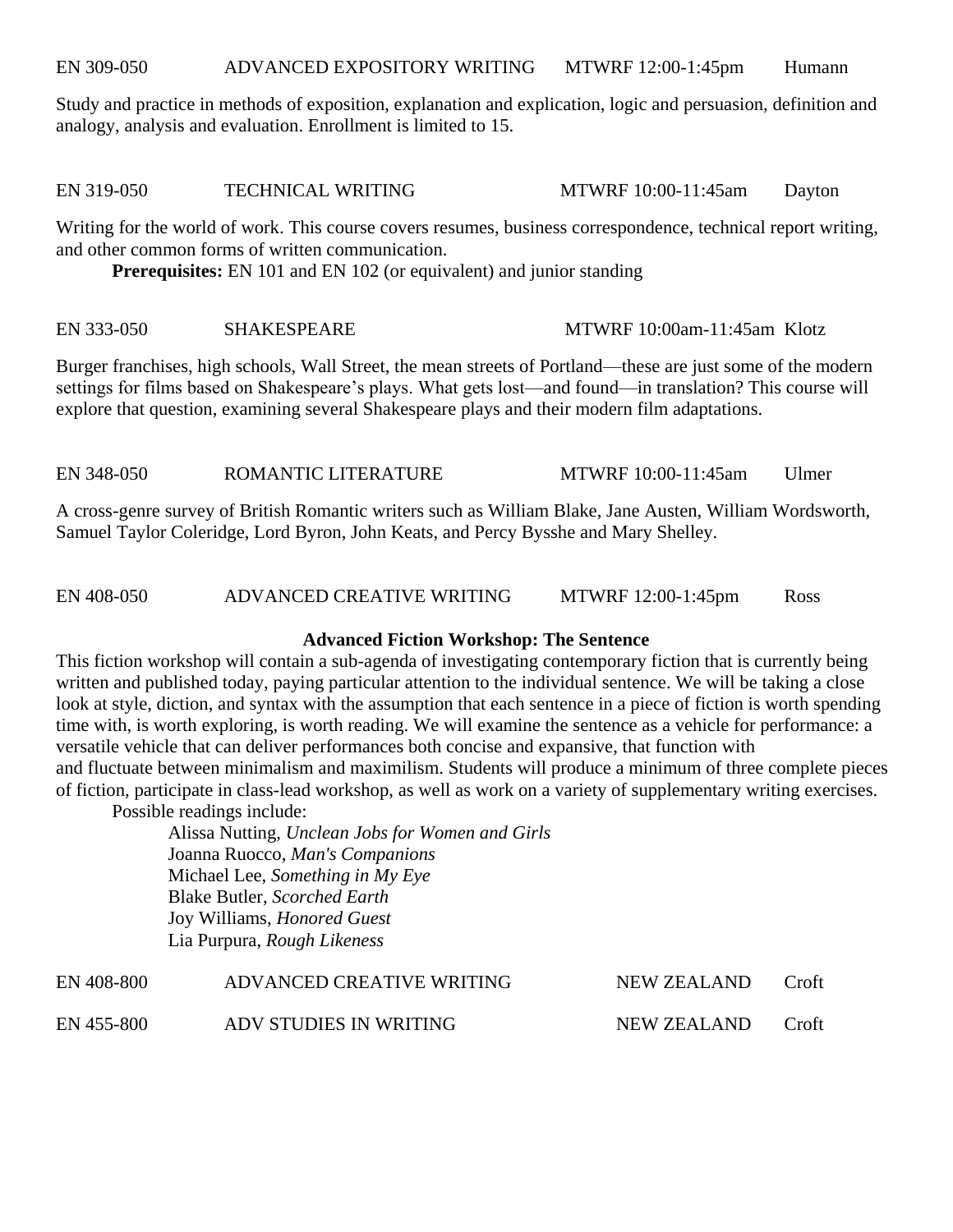# **SUMMER II**

EN 101-100 ENGLISH COMPOSITION MTWRF 10:00-11:45am Delong EN 102-100 ENGLISH COMPOSITION MTWRF 2:00-3:45pm Thomas EN 200-100 INTRO TO CREATIVE WRITING MTWRF 10:00-11:45am Streckfus

Study of topics relating to all genres of creative writing; introduction of genre-specific principles. Required of all creative writing minors. Credit for this course is not applicable toward the requirements of the English major or minor.

| EN 205-100 | ENGLISH LITERATURE I | MTWRF 2:00-3:45pm   | Steelman |
|------------|----------------------|---------------------|----------|
| EN 205-101 | ENGLISH LITERATURE I | MTWRF 10:00-11:45am | Burke    |

Survey of literature in English that begins with the Anglo-Saxon period and ends in 1800. Includes serious treatment of Chaucer, Shakespeare.

**Prerequisites:** EN 101 and EN 102 (or EN 103).

| EN 206-100 | ENGLISH LITERATURE I | MTWRF 10:00-11:45am | Dixon |
|------------|----------------------|---------------------|-------|
| EN 206-101 | ENGLISH LITERATURE I | MTWRF 2:00-3:45pm   | Helms |

Survey of English literature from 1800 to the present, including, for example, work by Wordsworth, Coleridge, Dickens, Eliot, and Yeats.

**Prerequisites:** EN 101 and EN 102 (or EN 103).

| EN 209-100 | ENGLISH LITERATURE I | MTWRF 10:00-11:45am | Westmoreland |
|------------|----------------------|---------------------|--------------|
| EN 209-101 | ENGLISH LITERATURE I | MTWRF 12:00-1:45pm  | Gorham       |

Survey of American literature from its beginnings to 1865, including work by Poe, Thoreau, Emerson, Melville, and Whitman.

**Prerequisites:** EN 101 and EN 102 (or EN 103).

| EN 210-100 | ENGLISH LITERATURE I | MTWRF 8:00-9:45am | <b>Chandler</b> |
|------------|----------------------|-------------------|-----------------|
| EN 210-101 | ENGLISH LITERATURE I | MTWRF 2:00-3:45pm | <b>TBA</b>      |

Survey of American literature from 1865 to the present, including works by Twain, Dickinson, Hemingway, Faulkner, and Morrison.

**Prerequisites:** EN 101 and EN 102 (or EN 103).

| EN 216-800 | SPECIAL TOPICS IN LITERATURE | <b>OXFORD</b> | Halli, R |
|------------|------------------------------|---------------|----------|
|            |                              |               |          |

EN 303-100 POETRY TOUR MTWRF 12:00-1:45pm Morrison

Introductory workshop in poetry writing. May be repeated for credit. Enrollment is limited to 15. **Prerequisite:** EN 200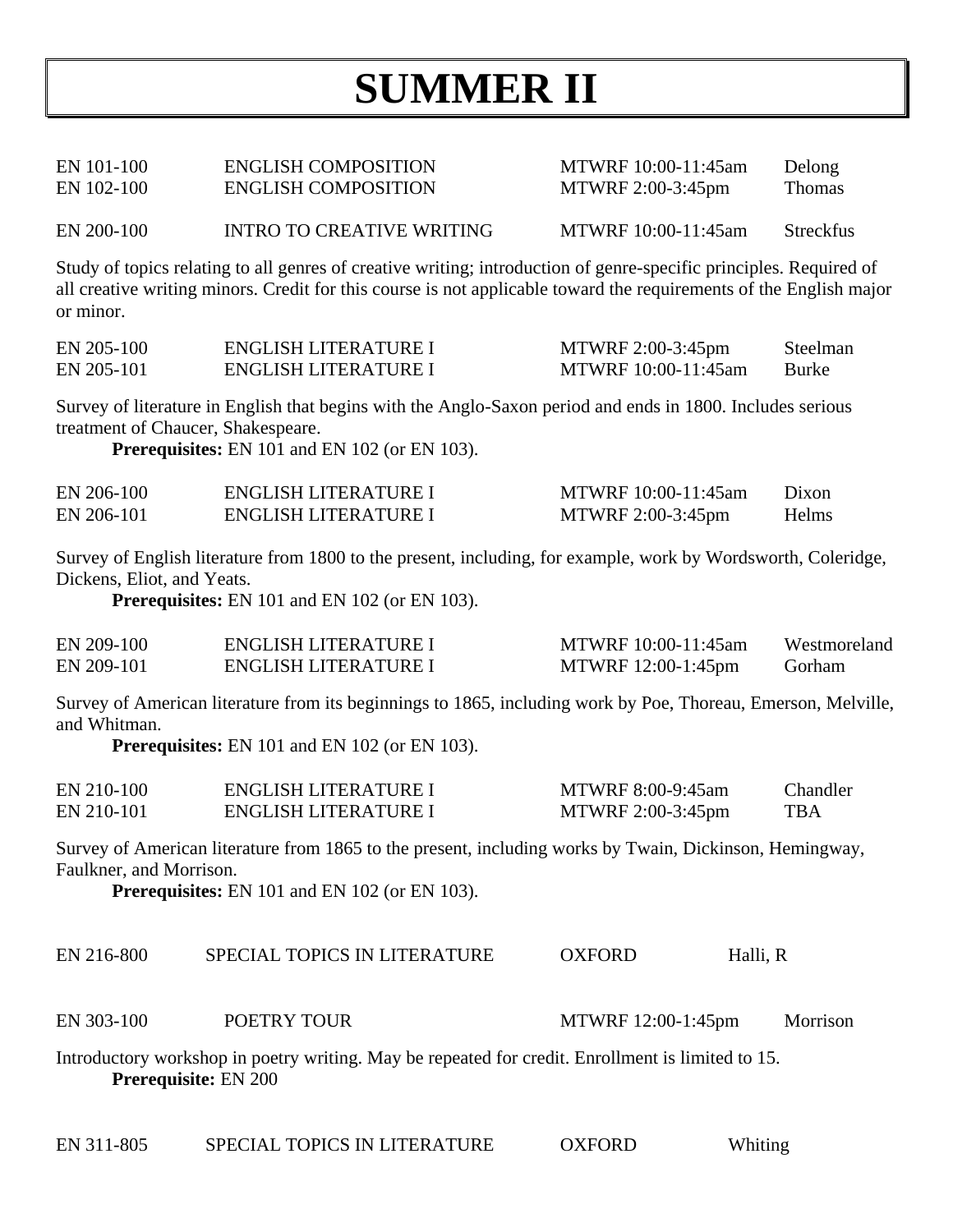English 319 is a course focused on writing in the technical environment. It is designed for advanced students interested in the various genres, conventions, and practices used by technical writers. Special emphasis will be placed on composing instructions, various kinds of reporting such as investigative and feasibility studies, document design for technical presentations, proposals and collaborative composition. We will look at ethical and contextual issues in technical communication, and at questions of organization, flow, and style. These issues will be organized around the genres mentioned above in the field of technical communication, style, and editing. Upon completing this course, students should be able to do the following: provide a comprehensive definition of technical writing; define and apply concepts of audience, context, and rhetorical situation while composing technical documents; comprehend and apply principles of document design; demonstrate familiarity with technical and professional document genres; complete comprehensive editing and proofreading of technical documents; evaluate the legal and ethical issues involved in writing for technical audiences; understand dynamics of working with teams and professional presentations.

**Prerequisites:** EN 101 and EN 102 (or equivalent) and junior standing

# EN 333-100 SHAKESPEARE MTWRF 2:00-3:45pm Burke

We will be examining why Shakespeare occupies his place at the center of the literary canon. We will begin with Shakespeare's accomplishments in poetry, both narrative and lyric. We will then move on to his accomplishments in the drama, examining what he did in four categories: comedy, tragedy, history, and romance.

Students can expect there to be regular reading quizzes, two papers, and a final examination. The texts for the course will be The Norton Shakespeare: Essential Plays and Sonnets, ed. Stephen Greenblatt, et alii and an inexpensive paperback edition of Shakespeare's narrative poems, Venus and Adonis and The Rape of Lucrece.

EN 333-800 SPECIAL TOPICS IN LITERATURE OXFORD McElroy EN 340-100 AMERICAN LITERATURE TO 1900 MTWRF 8:00-9:45am Beidler

### **Major American Authors to 1900**

In this version of the course, we will study American literature from the early national and classic periods, or from approximately 1820 to 1865. Figures considered will include Irving, Cooper, Sedgwick, Sigourney, Bryant, Emerson, Hawthorne, Longfellow, Poe, Douglass, Melville, Stowe, Whitman, and Dickinson. Texts will include a variety of genres, both literary and popular. Tests will include a midterm and a final, each consisting of 20 major IDs. To improve expository prose skills, out-of-class assignments will include two short (3-5 pg) critical essays.

Texts: *Norton Anthology of American Literature*, Seventh Edition, Volume B, 1820-65; powerpoint supplements, posted to eLearning for study and review.

# EN 408-100 ADVANCED CREATIVE WRITING MTWRF 10:00-11:45am Barton

# **Origins**

English 408 is a creative writing course composed of 50% study of creative writing and 50% practice of creative writing. So essentially, half of the course is learning to critique others' writing in workshop and response to published writing; the other 50% is dedicating yourself to the craft of creative writing. For us, that's poetry.